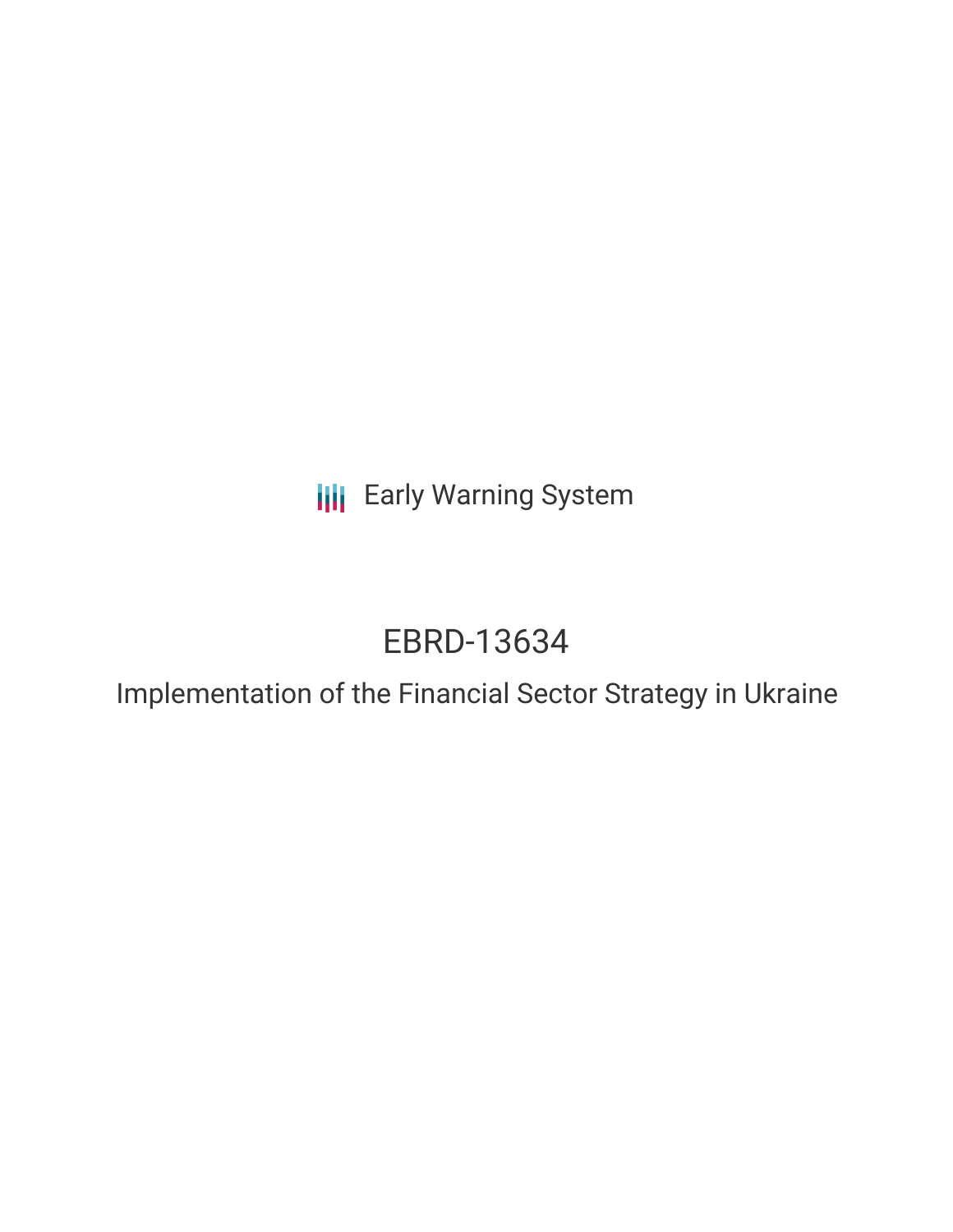

### **Quick Facts**

| <b>Countries</b>              | Ukraine                                                 |
|-------------------------------|---------------------------------------------------------|
| <b>Financial Institutions</b> | European Bank for Reconstruction and Development (EBRD) |
| <b>Status</b>                 | Approved                                                |
| <b>Bank Risk Rating</b>       |                                                         |
| <b>Sectors</b>                | Finance                                                 |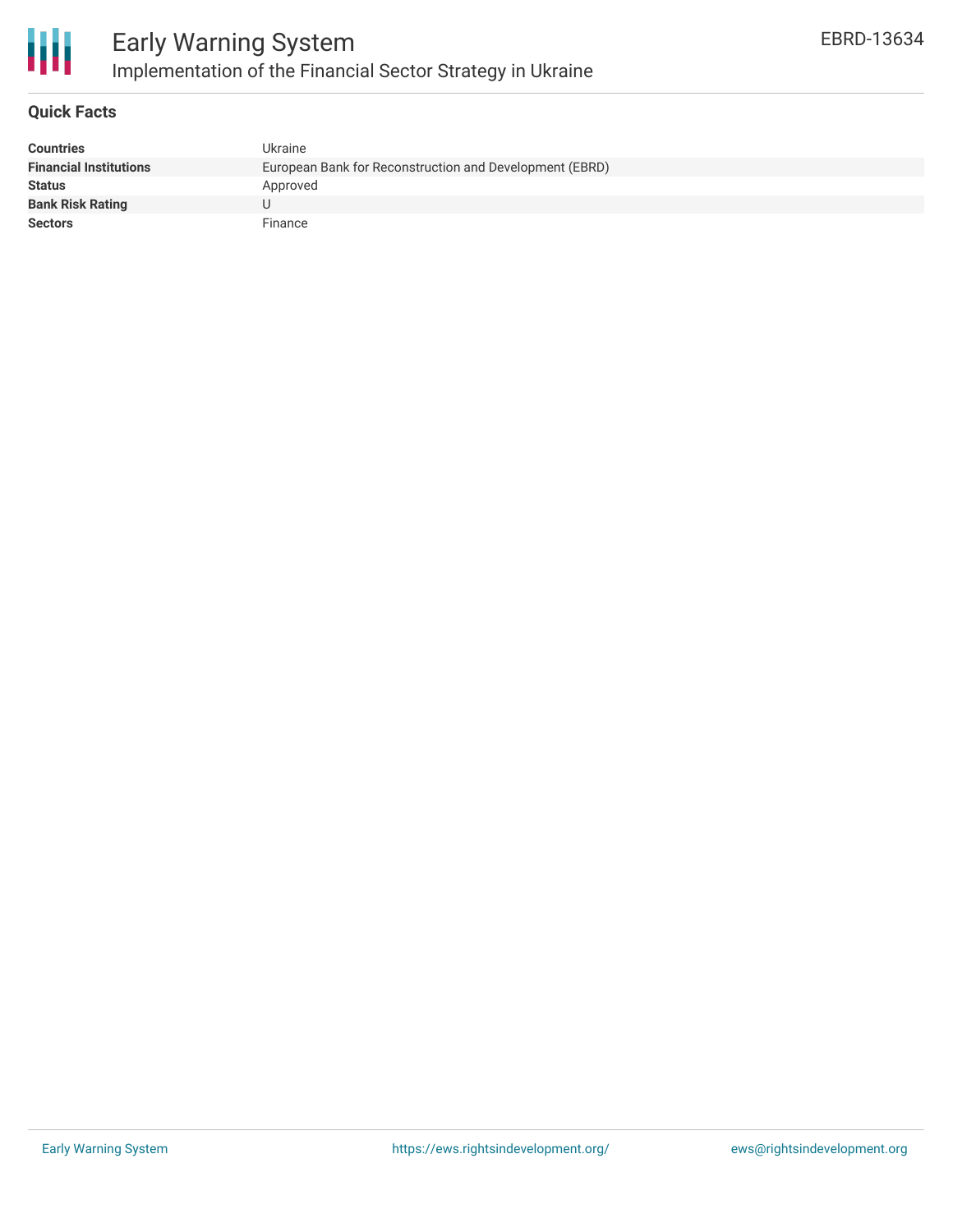

### **Project Description**

The project's aim of which is to build a resilient, competitive financial system in line with EU standards that can ensure sustainable economic development. Reform of the financial sector is considered to be among the most successful transformations undertaken since the Maidan revolution and the National Bank of Ukraine (NBU) has been at the forefront of these efforts. More than 30 new projects are expected to be launched by the NBU in the five strategic directions as defined by the strategy: financial stability, macroeconomic development, financial inclusion, financial markets development, and innovation development (a detailed list of the projects is in the Annex 1 of the ToR). This TC Project comprises the appointment of 10 skilled consultants (a combination of project managers/senior project managers, analysts, and an office manager) who contribute to the implementation of the Ukraine financial sector strategy by providing expertise to the clients in order to ensure that the reform process is implemented to the highest possible standards. Experts will be based at the National Bank of Ukraine.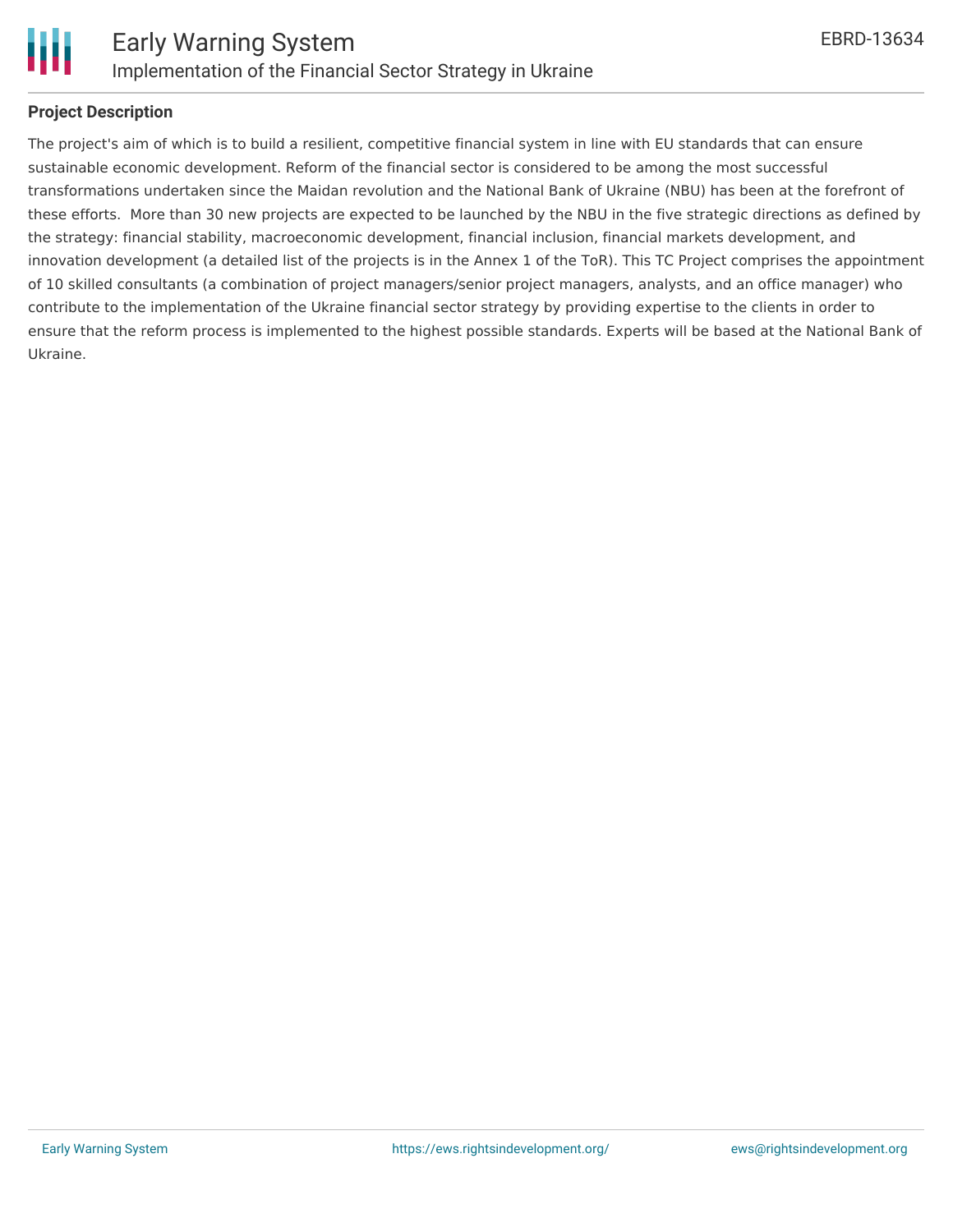

## Early Warning System Implementation of the Financial Sector Strategy in Ukraine

### **Investment Description**

European Bank for Reconstruction and Development (EBRD)